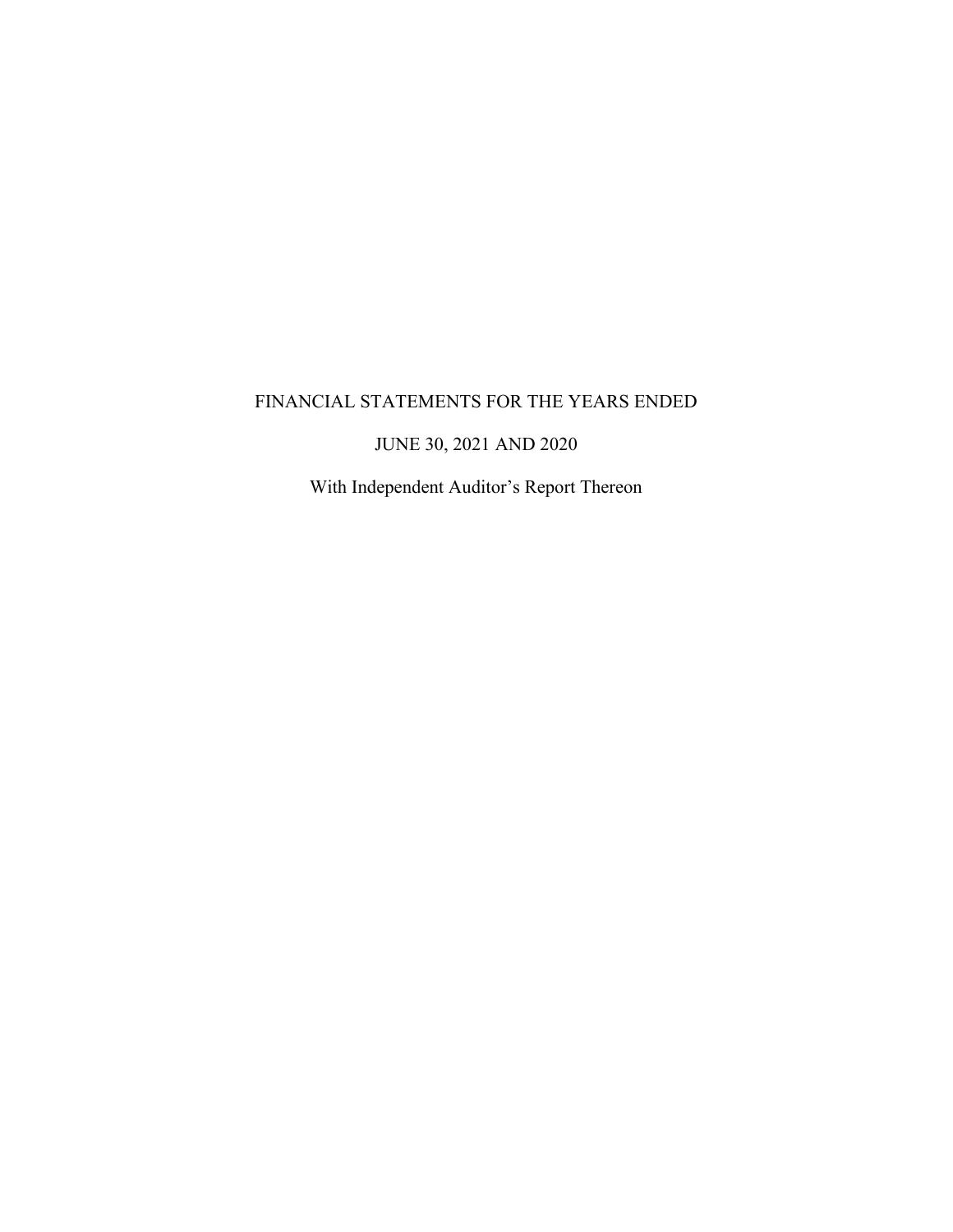

#### INDEPENDENT AUDITOR'S REPORT

To the Board of Directors The Atlanta Women's Foundation, Inc. Atlanta, Georgia

#### **Opinion**

We have audited the accompanying financial statements of The Atlanta Women's Foundation, Inc. (a nonprofit organization), which comprise the statements of financial position as of June 30, 2021 and 2020, and the related statements of activities, functional expenses, and cash flows for the years then ended, and the related notes to the financial statements.

In our opinion, the financial statements referred to above present fairly, in all material respects, the financial position of The Atlanta Women's Foundation, Inc. as of June 30, 2021 and 2020, and the changes in its net assets and its cash flows for the years then ended in accordance with accounting principles generally accepted in the United States of America.

#### **Basis of Opinion**

We conducted our audit in accordance with auditing standards generally accepted in the United States of America. Our responsibilities under those standards are further described in the Auditor's Responsibilities for the Audit of the Financial Statements section of our report. We are required to be independent of The Atlanta Women's Foundation, Inc. and to meet our other ethical responsibilities in accordance with the relevant ethical requirements relating to our audit. We believe that the audit evidence we have obtained is sufficient and appropriate to provide a basis for our audit opinion.

#### **Responsibilities of Management for the Financial Statements**

Management is responsible for the preparation and fair presentation of these financial statements in accordance with accounting principles generally accepted in the United States of America, and for the design, implementation, and maintenance of internal control relevant to the preparation and fair presentation of financial statements that are free from material misstatement, whether due to fraud or error.

In preparing the financial statements, management is required to evaluate whether there are conditions or events, considered in the aggregate, that raise substantial doubt about The Atlanta Women's Foundation, Inc.'s ability to continue as a going concern within one year after the date that the financial statements are available to be issued.

#### **Auditor's Responsibilities for the Audit of the Financial Statements**

Our objectives are to obtain reasonable assurance about whether the financial statements as a whole are free from material misstatement, whether due to fraud or error, and to issue an auditor's report that includes our opinion. Reasonable assurance is a high level of assurance but is not absolute assurance and therefore is not a guarantee that an audit is conducted in accordance with generally accepted auditing standards will always detect a material misstatement when it exists. The risk of not detecting a material misstatement resulting from fraud is higher than for one resulting from error, as fraud may involve collusion, forgery, intentional omissions, misrepresentations, or the override of internal control. Misstatements, including omissions, are considered material if there is a substantial likelihood that,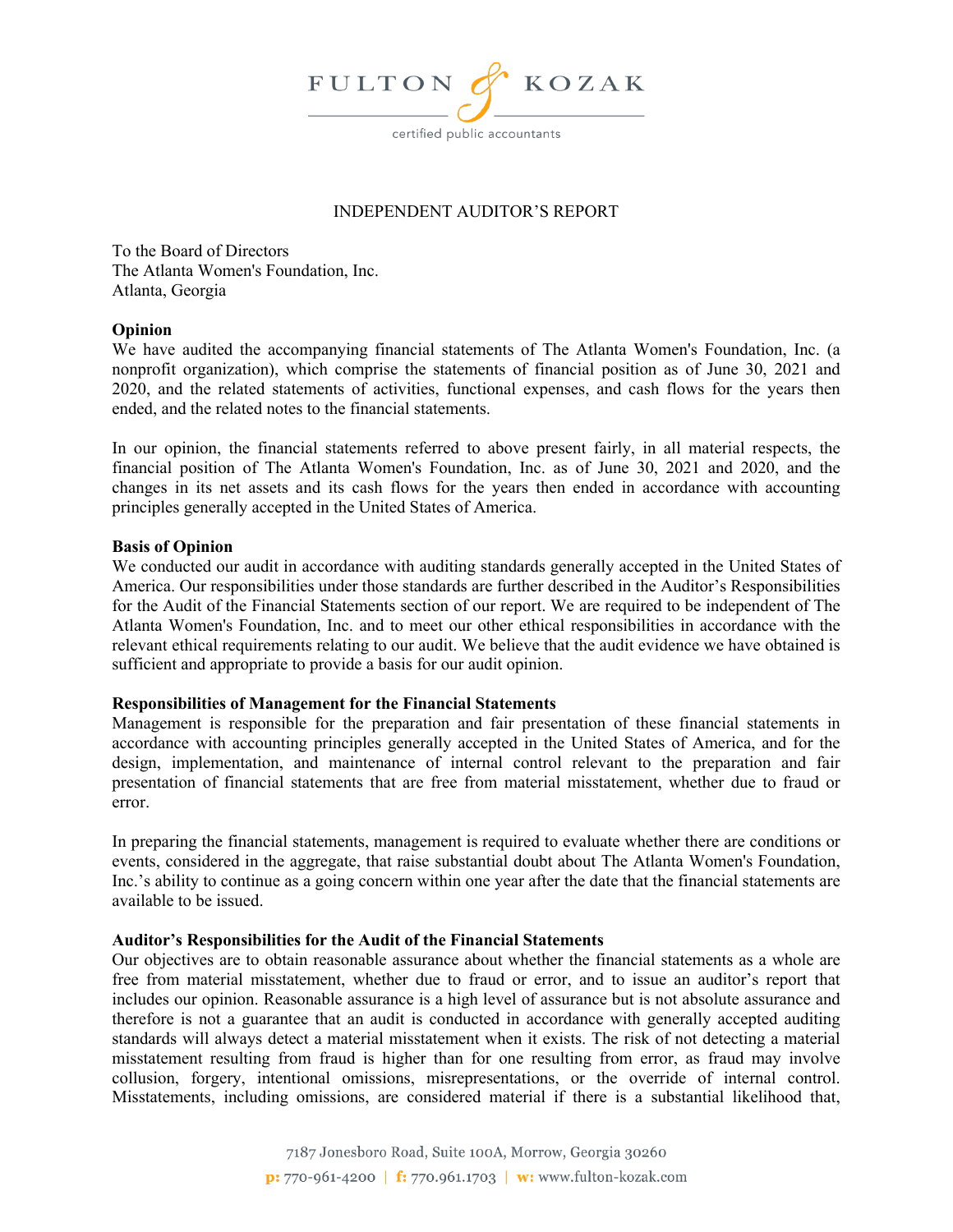individually or in the aggregate, they would influence judgment made by a reasonable user based on the financial statements.

In performing an audit in accordance with generally accepted auditing standards, we:

- Exercise professional judgment and maintain professional skepticism throughout the audit.
- Identify and assess risks of material misstatement of the financial statements, whether due to fraud or error, and design and perform audit procedures responsive to those risks. Such procedures include examining, on a test basis, evidence regarding the amounts and disclosures in the financial statements.
- Obtain an understanding of internal control relevant to the audit in order to design audit procedures that are appropriate in the circumstances, but not for the purpose of expressing an opinion on the effectiveness of The Atlanta Women's Foundation, Inc.'s internal control. Accordingly, no such opinion is expressed.
- Evaluate the appropriateness of accounting policies used and the reasonableness of significant accounting estimates made my management, as well as evaluate the overall presentation of the financial statements.
- Conclude whether, in our judgment, there are conditions or events, considered in the aggregate, that raise substantial doubt about The Atlanta Women's Foundation, Inc.'s ability to continue as a going concern for a reasonable period of time.

We are required to communicate those charged with governance regarding, among other things, the planned scope and timing of the audit, significant audit findings, and certain internal control related matters that we identified during the audit.

foot of K of WC

January 24, 2022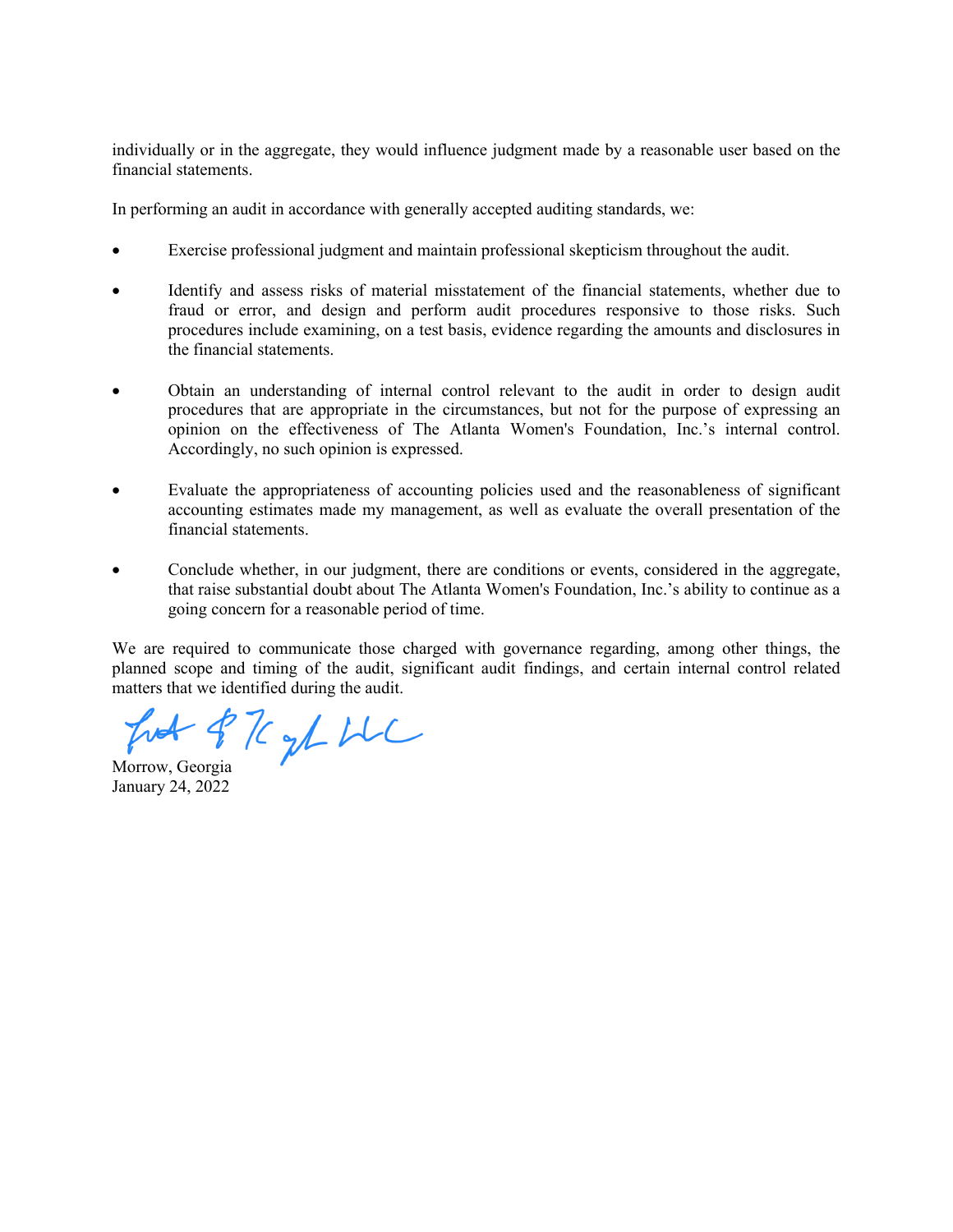# THE ATLANTA WOMEN'S FOUNDATION, INC. STATEMENTS OF FINANCIAL POSITION JUNE 30, 2021 AND 2020

# ASSETS

|                                          | 2021                   | 2020                |
|------------------------------------------|------------------------|---------------------|
| <b>ASSETS</b>                            |                        |                     |
| Cash and cash equivalents                | \$1,856,737            | \$1,216,274         |
| Investments                              | 2,979,420              | 2,333,261           |
| Unconditional promises to give, net      | 332,663                | 532,162             |
| Other receivables                        |                        | 94,527              |
| Property and equipment, net              | 33,715                 | 40,188              |
| Prepaid expenses                         | 26,683                 | 33,191              |
| <b>TOTAL ASSETS</b>                      | \$ 5,229,218           | \$4,249,603         |
| <b>LIABILITIES AND NET ASSETS</b>        |                        |                     |
| <b>LIABILITIES</b>                       |                        |                     |
| Accounts payable and accrued expenses    | $\mathbb{S}$<br>21,858 | \$<br>18,204        |
| Grants payable                           | 300,000                |                     |
| Deferred rent                            | 1,960                  | 11,928              |
| Deferred revenue                         | 79,724                 | 6,000               |
| <b>TOTAL LIABILITIES</b>                 | 403,542                | 36,132              |
| <b>NET ASSETS</b>                        |                        |                     |
| Without donor restrictions               | 1,782,587              | 1,485,084           |
| With donor restrictions                  |                        |                     |
| Restricted by purpose or time            | 1,140,442              | 825,740             |
| Restricted in perpetuity                 | 1,902,647              | 1,902,647           |
| Total net assets with donor restrictions | 3,043,089              | 2,728,387           |
| <b>TOTAL NET ASSETS</b>                  | 4,825,676              | 4,213,471           |
| <b>TOTAL LIABILITIES AND NET ASSETS</b>  | \$ 5,229,218           | \$ <u>4,249,603</u> |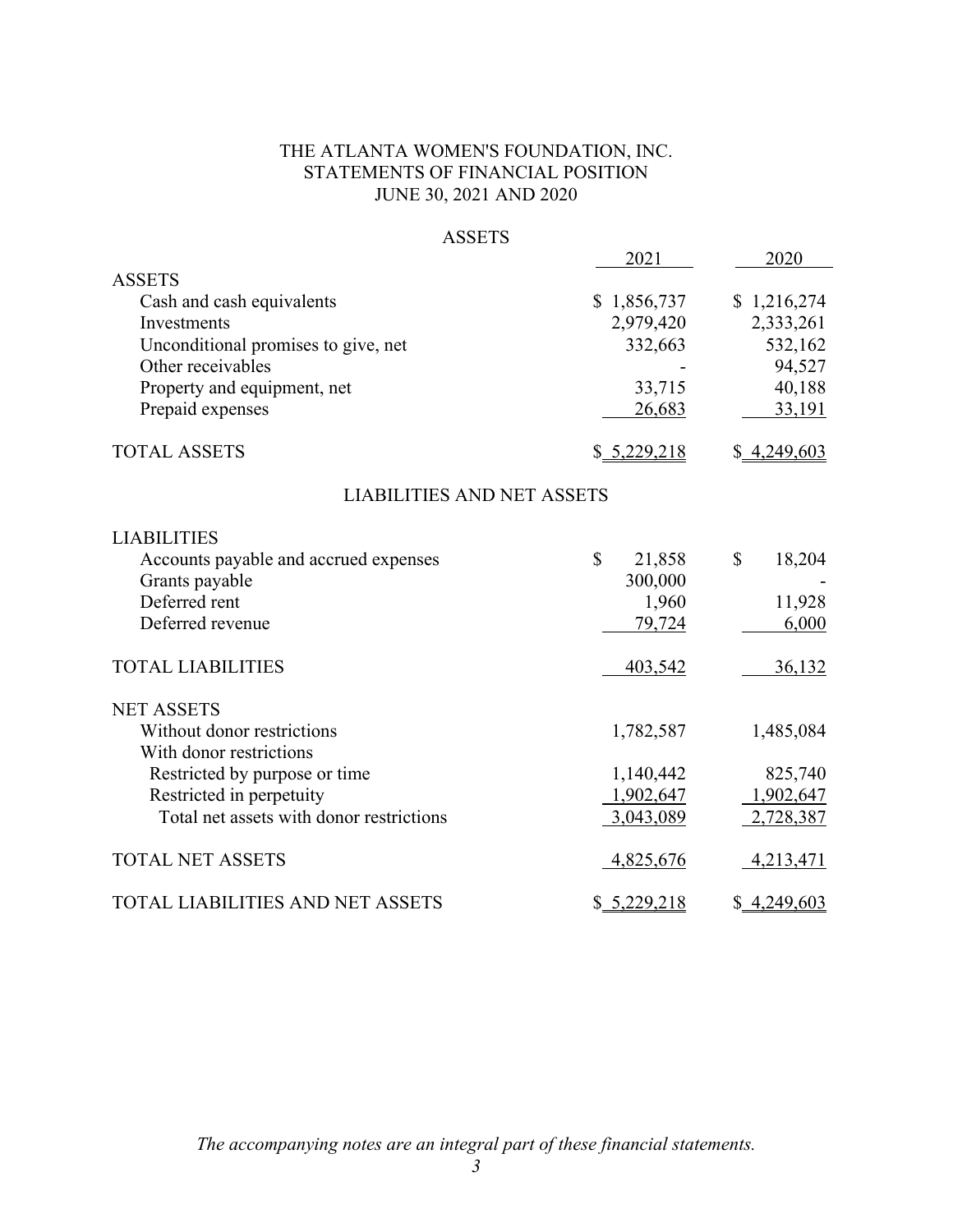# THE ATLANTA WOMEN'S FOUNDATION, INC. STATEMENT OF ACTIVITIES FOR THE YEAR ENDED JUNE 30, 2021 (*with comparative totals for 2020*)

|                                                                                       | Without<br>Donor<br>Restrictions | With<br>Donor<br>Restrictions | Total               | 2020<br>Total                        |
|---------------------------------------------------------------------------------------|----------------------------------|-------------------------------|---------------------|--------------------------------------|
| <b>SUPPORT AND REVENUES</b><br>Contributions, events and campaigns<br>Annual campaign | \$<br>484,395                    | 25,000<br>\$                  | \$<br>509,395       | $\boldsymbol{\mathsf{S}}$<br>999,180 |
| Event income, net of cost of direct<br>benefit to donors of \$15,853                  |                                  |                               |                     |                                      |
| and \$250,117, respectively<br>Other                                                  | 1,228,131<br>16,042              |                               | 1,228,131<br>16,042 | 929,028<br>81,838                    |
| Total contributions, events,<br>and campaigns                                         | 1,728,568                        | 25,000                        | 1,753,568           | 2,010,046                            |
| PPP loan forgiveness                                                                  | 110,158                          |                               | 110,158             | 92,600                               |
| Investment income<br>Community Foundation endowment                                   | 1,043                            | 652,159                       | 653,202             | 56,162                               |
| fund income<br>Reclassifications and satisfactions                                    | 66,906                           |                               | 66,906              | 67,313                               |
| of restrictions                                                                       | 362,457                          | (362, 457)                    |                     |                                      |
| Total support, revenue<br>and reclassifications                                       | 2,269,132                        | 314,702                       | 2,583,834           | 2,226,121                            |
| <b>EXPENSES</b>                                                                       |                                  |                               |                     |                                      |
| Program services                                                                      | 1,324,270                        |                               | 1,324,270           | 1,051,280                            |
| Supporting services                                                                   |                                  |                               |                     |                                      |
| Management and general expenses                                                       | 259,635                          |                               | 259,635             | 194,160                              |
| Fundraising expenses<br>Total supporting services                                     | 387,724<br>647,359               |                               | 387,724<br>647,359  | 432,314<br>626,474                   |
|                                                                                       |                                  |                               |                     |                                      |
| Total expenses                                                                        | 1,971,629                        |                               | 1,971,629           | 1,677,754                            |
| <b>CHANGE IN NET ASSETS</b>                                                           | 297,503                          | 314,702                       | 612,205             | 548,367                              |
| <b>NET ASSETS AT</b>                                                                  |                                  |                               |                     |                                      |
| <b>BEGINNING OF YEAR</b>                                                              | 1,485,084                        | 2,728,387                     | 4,213,471           | 3,665,104                            |
| NET ASSETS AT END OF YEAR                                                             | 1,782,587<br>\$                  | 3,043,089<br>\$               | 4,825,676<br>\$     | \$<br>4,213,471                      |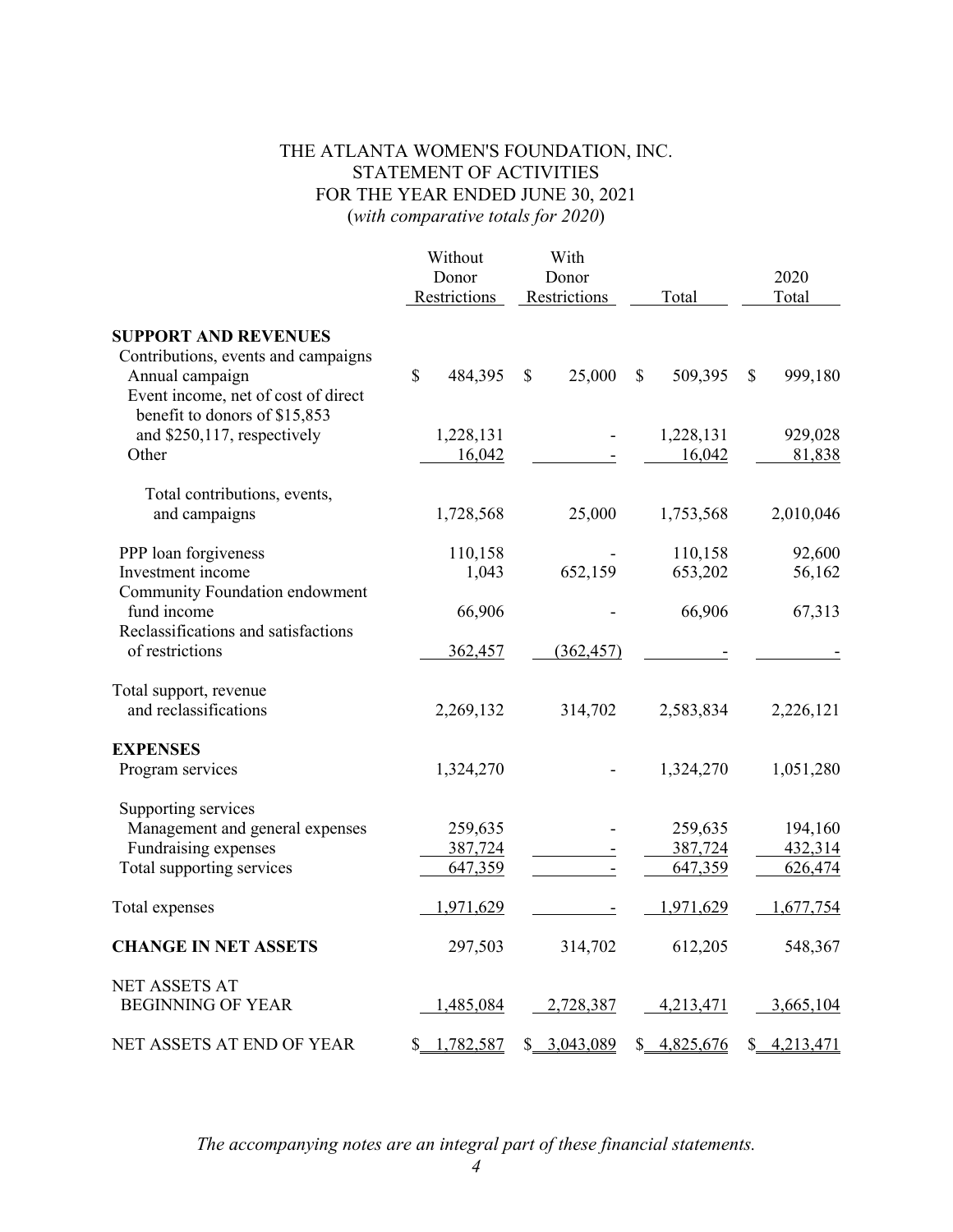# THE ATLANTA WOMEN'S FOUNDATION, INC. STATEMENT OF ACTIVITIES FOR THE YEAR ENDED JUNE 30, 2020

|                                     | Without<br>Donor<br>Restrictions | With<br>Donor<br>Restrictions | Total                   |
|-------------------------------------|----------------------------------|-------------------------------|-------------------------|
| <b>SUPPORT AND REVENUES</b>         |                                  |                               |                         |
| Contributions, events and campaigns |                                  |                               |                         |
| Annual campaign                     | $\mathbb{S}$<br>644,180          | $\mathcal{S}$<br>355,000      | $\mathbb{S}$<br>999,180 |
| Event income, net of cost of direct |                                  |                               |                         |
| benefit to donors of \$250,117      | 929,028                          |                               | 929,028                 |
| Other                               | 81,838                           |                               | 81,838                  |
| Total contributions, events,        |                                  |                               |                         |
| and campaigns                       | 1,655,046                        | 355,000                       | 2,010,046               |
| PPP loan forgiveness                | 92,600                           |                               | 92,600                  |
| Investment income                   | 7,082                            | 49,080                        | 56,162                  |
| Community Foundation endowment      |                                  |                               |                         |
| fund income                         | 67,313                           |                               | 67,313                  |
| Reclassifications and satisfactions |                                  |                               |                         |
| of restrictions                     | 45,438                           | (45, 438)                     |                         |
| Total support, revenue              |                                  |                               |                         |
| and reclassifications               | 1,867,479                        | 358,642                       | 2,226,121               |
| <b>EXPENSES</b>                     |                                  |                               |                         |
| Program services                    | 1,051,280                        |                               | 1,051,280               |
| Supporting services                 |                                  |                               |                         |
| Management and general expenses     | 194,160                          |                               | 194,160                 |
| Fundraising expenses                | 432,314                          |                               | 432,314                 |
| Total supporting services           | 626,474                          |                               | 626,474                 |
| Total expenses                      | 1,677,754                        |                               | 1,677,754               |
| <b>CHANGE IN NET ASSETS</b>         | 189,725                          | 358,642                       | 548,367                 |
| <b>NET ASSETS AT</b>                |                                  |                               |                         |
| <b>BEGINNING OF YEAR</b>            | 1,295,359                        | 2,369,745                     | 3,665,104               |
| NET ASSETS AT END OF YEAR           | 1,485,084<br>S                   | 2,728,387<br>$\mathbb{S}$     | 4,213,471<br>\$.        |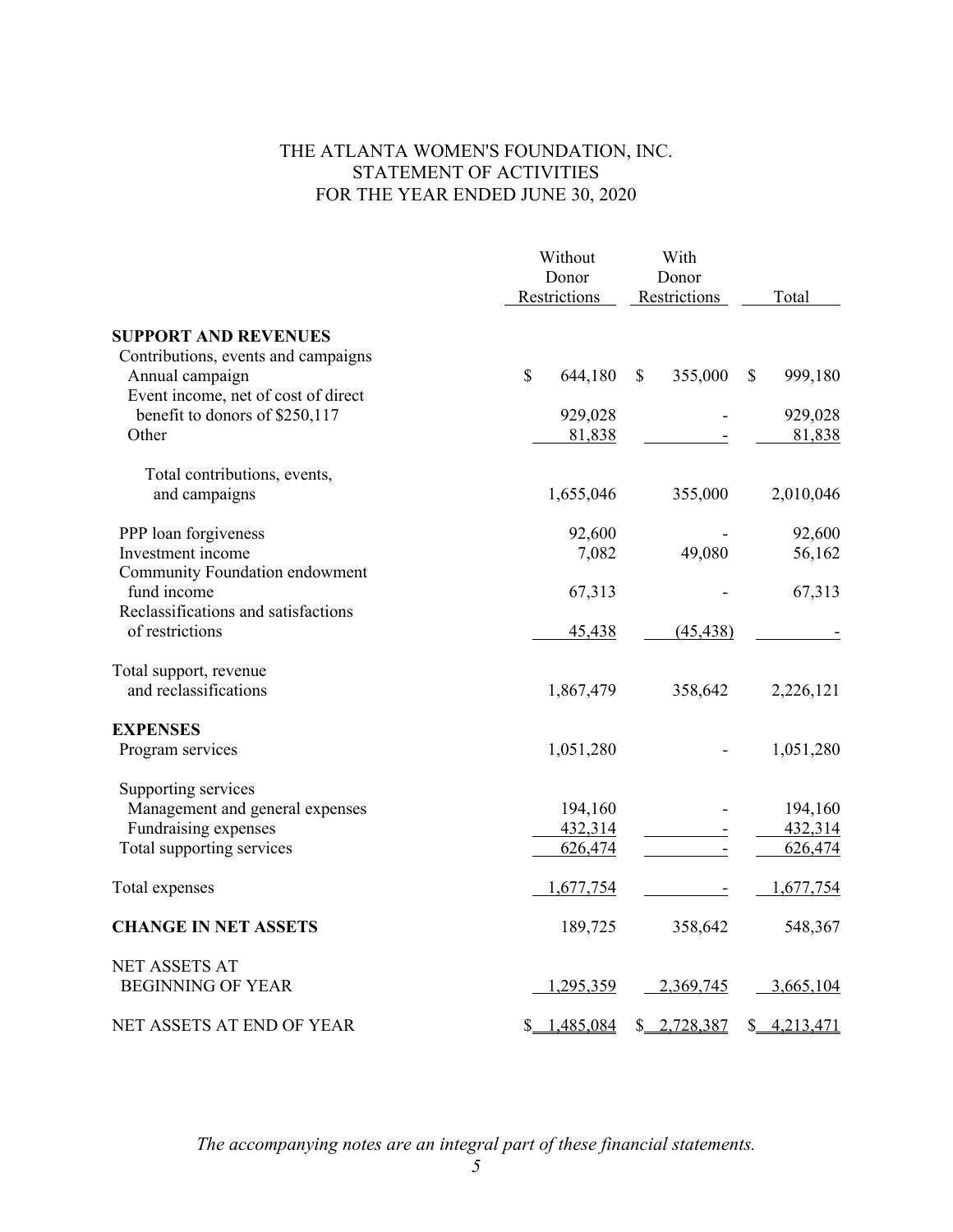| THE ATLANTA WOMEN'S FOUNDATION, INC.       |
|--------------------------------------------|
| STATEMENTS OF FUNCTIONAL EXPENSES          |
| FOR THE YEARS ENDED JUNE 30, 2021 AND 2020 |

|                           | Program activities |             |             | Management and general |         | Fundraising  |         | Totals |                          |   |                |               |    |             |
|---------------------------|--------------------|-------------|-------------|------------------------|---------|--------------|---------|--------|--------------------------|---|----------------|---------------|----|-------------|
|                           |                    | 2021        | 2020        |                        | 2021    |              | 2020    |        | 2021                     |   | 2020           | 2021          |    | 2020        |
| Grants awarded            |                    | 897,000     | 547,473     | S                      |         | $\mathbb{S}$ |         | S      | $\overline{\phantom{0}}$ | S | $\blacksquare$ | \$<br>897,000 | \$ | 547,473     |
| Personnel costs           |                    | 286,292     | 308,106     |                        | 183,520 |              | 128,378 |        | 264,270                  |   | 205,404        | 734,082       |    | 641,888     |
| Professional fees         |                    | 36,961      | 69,058      |                        | 22,078  |              | 17,961  |        | 31,792                   |   | 32,005         | 90,831        |    | 119,024     |
| Rent and utilities        |                    | 30,473      | 41,113      |                        | 19,534  |              | 17,131  |        | 28,129                   |   | 27,409         | 78,136        |    | 85,653      |
| Event expense             |                    | 27,741      | 8,650       |                        | 6,741   |              | 960     |        | 23,554                   |   | 119,498        | 58,036        |    | 129,108     |
| Office expense            |                    | 10,859      | 14,414      |                        | 6,961   |              | 5,750   |        | 10,022                   |   | 9,759          | 27,842        |    | 29,923      |
| Other                     |                    | 1,087       | 26,882      |                        | 5,509   |              | 9,154   |        | 7,935                    |   | 14,517         | 24,531        |    | 50,553      |
| Bank and credit card fees |                    | 8,748       | 10,567      |                        | 5,607   |              | 4,403   |        | 8,075                    |   | 7,045          | 22,430        |    | 22,015      |
| IT services               |                    | 5,423       | 5,689       |                        | 3,476   |              | 2,370   |        | 5,005                    |   | 3,792          | 13,904        |    | 11,851      |
| Marketing                 |                    | 5,286       | 14,493      |                        | 3,388   |              | 6,039   |        | 4,880                    |   | 9,662          | 13,554        |    | 30,194      |
| Depreciation              |                    | 4,400       | 4,835       |                        | 2,821   |              | 2,014   |        | 4,062                    |   | 3,223          | 11,283        |    | 10,072      |
| <b>TOTAL EXPENSES</b>     |                    | \$1,324,270 | \$1,051,280 | S.                     | 259,635 |              | 194,160 |        | 387,724                  |   | 432,314        | \$1,971,629   |    | \$1,677,754 |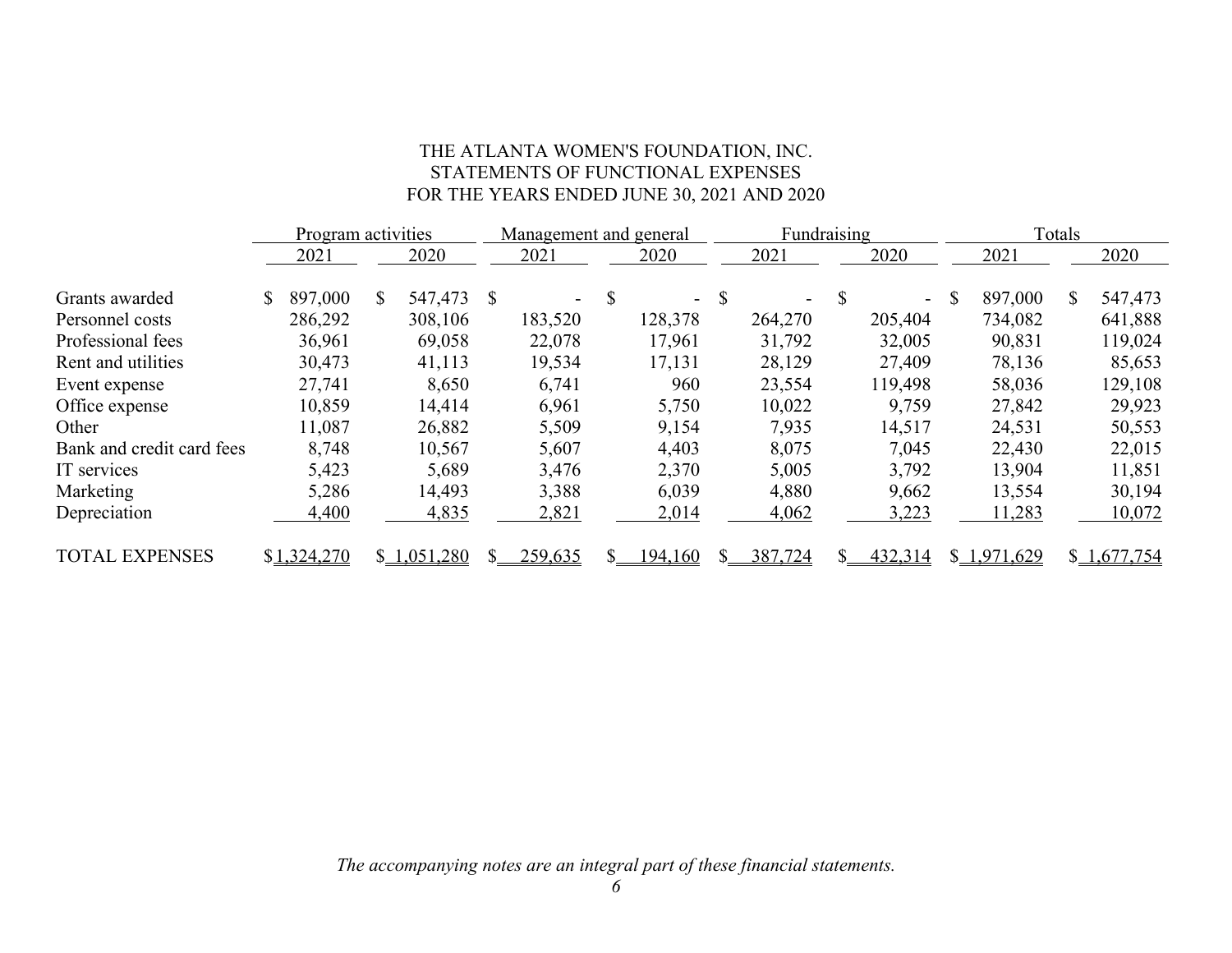# THE ATLANTA WOMEN'S FOUNDATION, INC. STATEMENTS OF CASH FLOWS FOR THE YEARS ENDED JUNE 30, 2021 AND 2020

|                                                      | 2021                    | 2020          |
|------------------------------------------------------|-------------------------|---------------|
| CASH FLOWS FROM OPERATING ACTIVITIES                 |                         |               |
| Change in net assets                                 | $\mathbb{S}$<br>612,205 | 548,367<br>\$ |
| Adjustments to reconcile change in net assets to net |                         |               |
| cash provided by (used in) operating activities:     |                         |               |
| Depreciation                                         | 11,283                  | 10,072        |
| Unrealized gain on investments                       | (632, 296)              | (21, 475)     |
| Decrease (Increase) in:                              |                         |               |
| Unconditional promises to give                       | 199,499                 | 43,895        |
| Community Foundation receivable                      |                         | 67,194        |
| Other receivables                                    | 94,527                  | (94, 527)     |
| Prepaid expenses                                     | 6,508                   | 71,159        |
| Increase (Decrease) in:                              |                         |               |
| Accounts payable and accrued liabilities             | 3,654                   | (20, 557)     |
| Grants payable                                       | 300,000                 | (510,000)     |
| Deferred rent                                        | (9,968)                 | (7,634)       |
| Deferred revenue                                     | 73,724                  | (101, 500)    |
| NET CASH PROVIDED BY                                 |                         |               |
| (USED IN) OPERATING ACTIVITIES                       | 659,136                 | (15,006)      |
| CASH FLOWS FROM INVESTING ACTIVITIES                 |                         |               |
| Purchase of investments                              | (13, 863)               | (78, 125)     |
| Purchase of fixed assets                             | (4,810)                 | (4,081)       |
| NET CASH USED IN INVESTING ACTIVITIES                | (18,673)                | (82, 206)     |
| NET CHANGE IN CASH AND CASH EQUIVALENTS              | 640,463                 | (97, 212)     |
| CASH AND CASH EQUIVALENTS                            |                         |               |
| <b>BEGINNING OF YEARS</b>                            | 1,216,274               | 1,313,486     |
| CASH AND CASH EQUIVALENTS                            |                         |               |
| <b>END OF YEARS</b>                                  | \$1,856,737             | \$1,216,274   |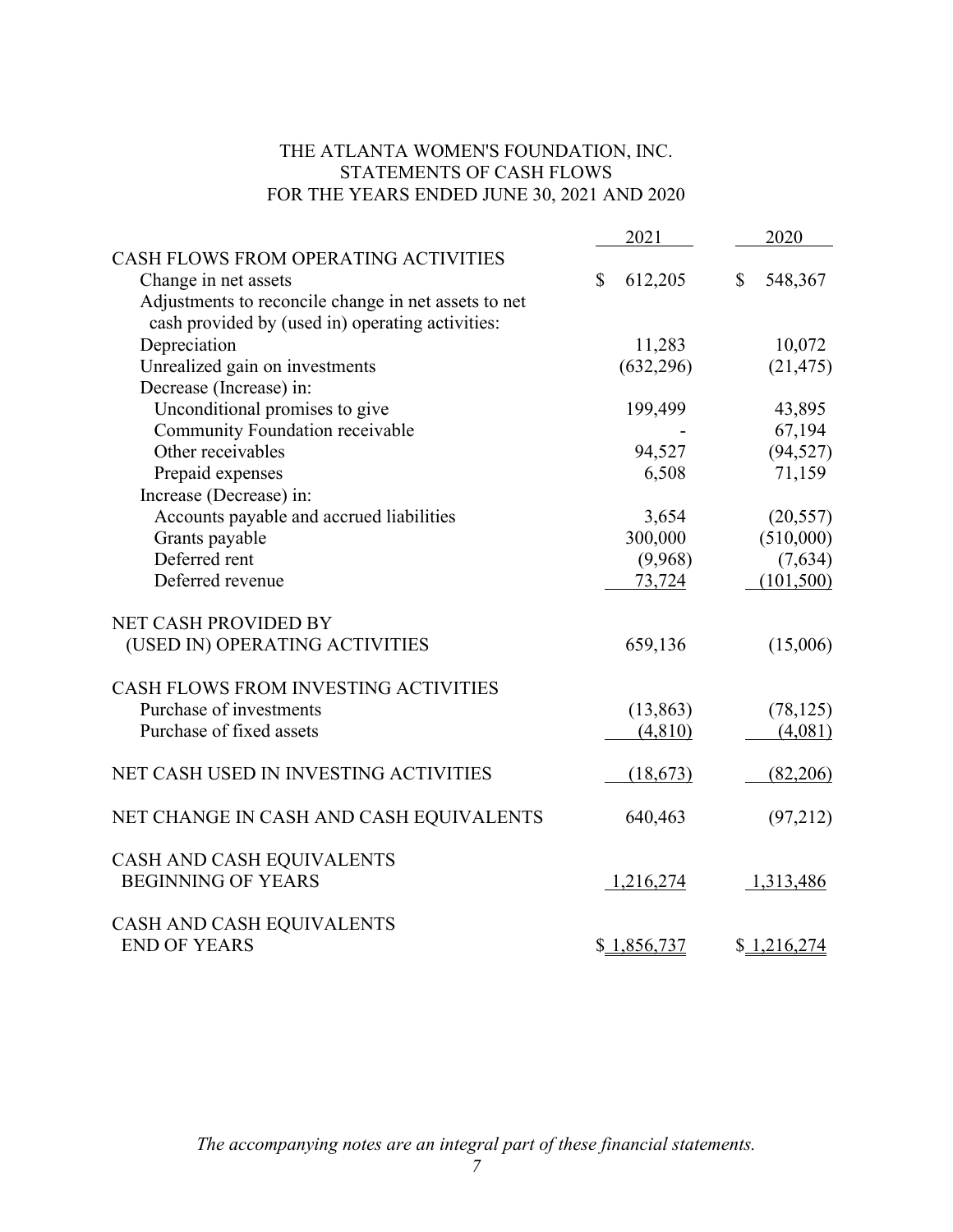# THE ATLANTA WOMEN'S FOUNDATION, INC. NOTES TO FINANCIAL STATEMENTS JUNE 30, 2021 AND 2020

# **1. ORGANIZATION**

The Atlanta Women's Foundation, Inc. ("the Foundation"), formerly the Atlanta Women's Fund of The Community Foundation for Greater Atlanta, Inc. (The Community Foundation), incorporated as a separate nonprofit organization in the state of Georgia in April 1998. Operations began in July 1998. The Foundation's mission is to be a catalyst for change in the lives of women and girls. The Foundation's support comes primarily from contributions. The Foundation, on behalf of its donors, invests in the work of community-based non-profit organizations that benefit women and girls. Specifically, that investment moves women and girls in the Atlanta community toward economic self-sufficiency by helping to eliminate generational poverty.

A portion of the Atlanta Women's Fund's net assets, which accumulated within The Community Foundation (totaling \$1,050,063), was transferred to the Foundation in 1998. The net assets that remained at The Community Foundation were used to establish an endowment fund for the Foundation. The Foundation receives five percent of the endowment income on an annual basis, which totaled \$66,906 and \$67,313 for the years ended June 30, 2021 and 2020, respectively. The balances in the endowment fund at The Community Foundation at June 30, 2021 and 2020 were approximately \$1,684,000 and \$1,342,000, respectively.

# **2. SUMMARY OF SIGNIFICANT ACCOUNTING POLICIES**

A summary of the significant accounting policies consistently applied in the preparation of the accompanying financial statements follows.

### Basis of presentation

The accompanying financial statements have been prepared on the accrual basis of accounting and accordingly reflect all significant receivables, payables, and other liabilities at year-end. Net assets, revenues, expenses, gains, and losses are recorded based on the existence or absence of donor-imposed restrictions. Accordingly, the net assets of the Foundation and changes therein are classified and reported as follows:

Net assets without donor restrictions – Net assets that are not subject to donor-imposed restrictions and may be expended for any purpose in performing the primary objective of the organization. These net assets may be used at the discretion of the Foundation's management and the board of directors.

Net assets with donor restrictions – net assets subject to stipulations imposed by donors and grantors. All donor restrictions are temporary in nature; those restrictions will be met by actions of the Foundation or by the passage of time.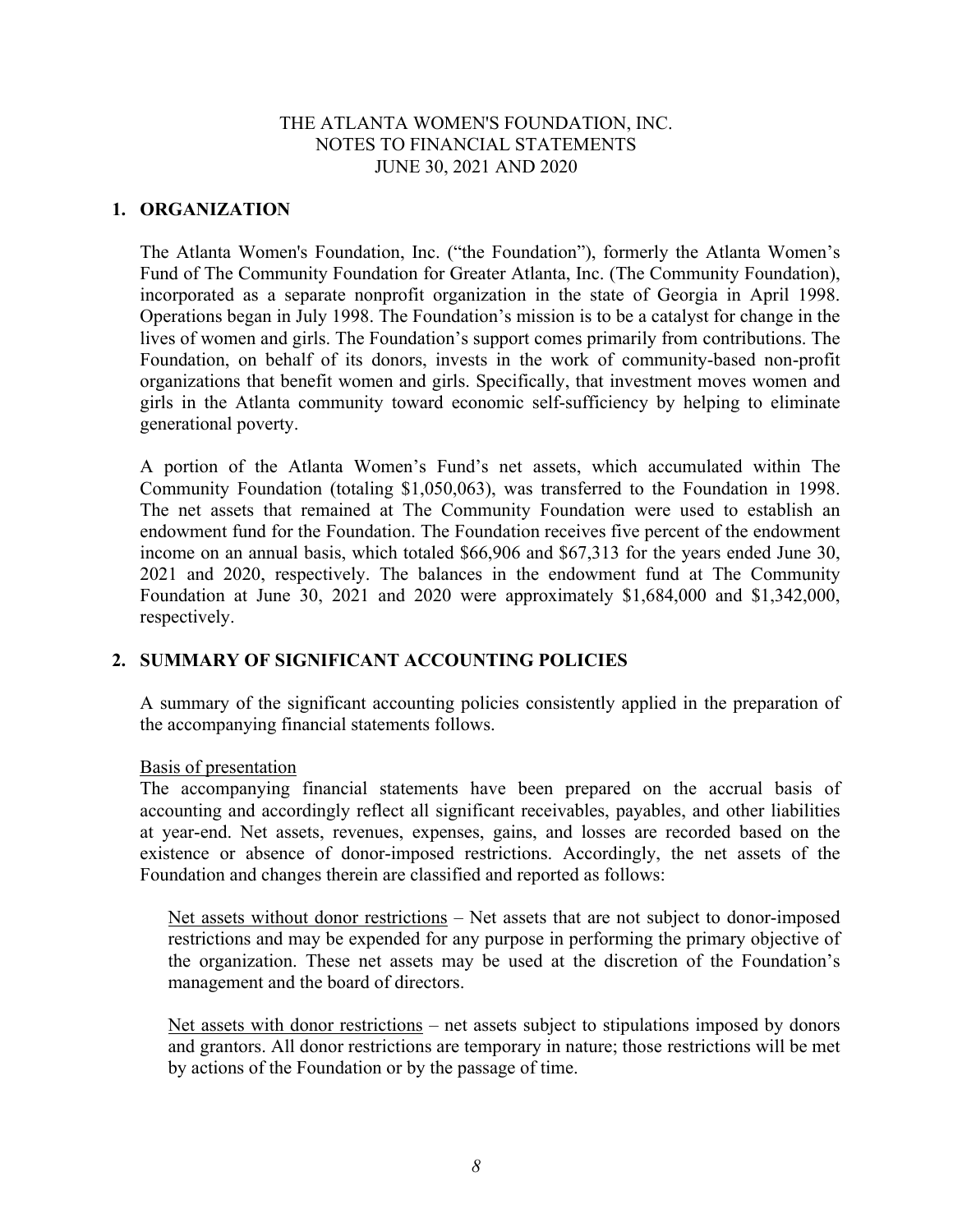## **2. SUMMARY OF SIGNIFICANT ACCOUNTING POLICIES - continued**

### Accounting for contributions

Contributions are recorded and presented in accordance with FASB Accounting Standards Codification (ASC) 958-605, *Not-for-Profit Entities Revenue Recognition*. Contributions are recognized when the donor makes a promise to give to the Foundation that is, in substance, unconditional. Unconditional promises to give are recorded as received. All contributions are considered to be available for unrestricted use unless specifically restricted by the donor. Contributions received that are designated by the donor for specific purposes or for use in a future period are reported as an increase to net assets with donor restrictions. Noncash contributions are recorded at amounts that approximate their fair value at the date received.

The Foundation values promises to give in accordance with FASB ASC 820, Fair Value Measurements and Disclosures. Unconditional promises to give due in the next year are recorded at their net realizable value. Unconditional promises to give due in subsequent years are recorded at the present value of their net realizable value, using interest rates applicable to the years in which the promises are received to discount the amounts. The Foundation used a risk adjusted discount rate for the years ended June 30, 2021 and 2020. An allowance for uncollectible promises is provided based on management's evaluation of potential uncollectible promises receivable at year end.

Restrictions on contributions expire when a purpose or time restriction is accomplished. Upon satisfaction, net assets with donor restrictions are reclassified to net assets without donor restrictions and are reported in the accompanying statement of activities as net assets released from restrictions. Net assets with donor restrictions include the principal amount of contributions accepted with the stipulation from the donors the principal maintained in perpetuity.

Restricted contributions received in the same year in which the restrictions are met are recorded as an increase in restricted support at the time of receipt and as net assets released from restrictions upon satisfaction of the donor restriction.

### *Event income*

Special events consist primarily of ticket sales and sponsorships. The Atlanta Women's Foundation, Inc. records special events revenue equal to the fair value of direct benefits to donors, and contribution income for the excess received when the event takes place. Performance obligations related to special events are transferred to the customer at a point in time, and is recognized at the conclusion of the event. Special event contributions are conditional promises to give and are not recognized as revenue in the financial statements until the event takes place. Advance payments of \$79,724 and \$6,000 are included as deferred revenue on the statement of financial position for the years ended June 30, 2021 and 2020, respectively.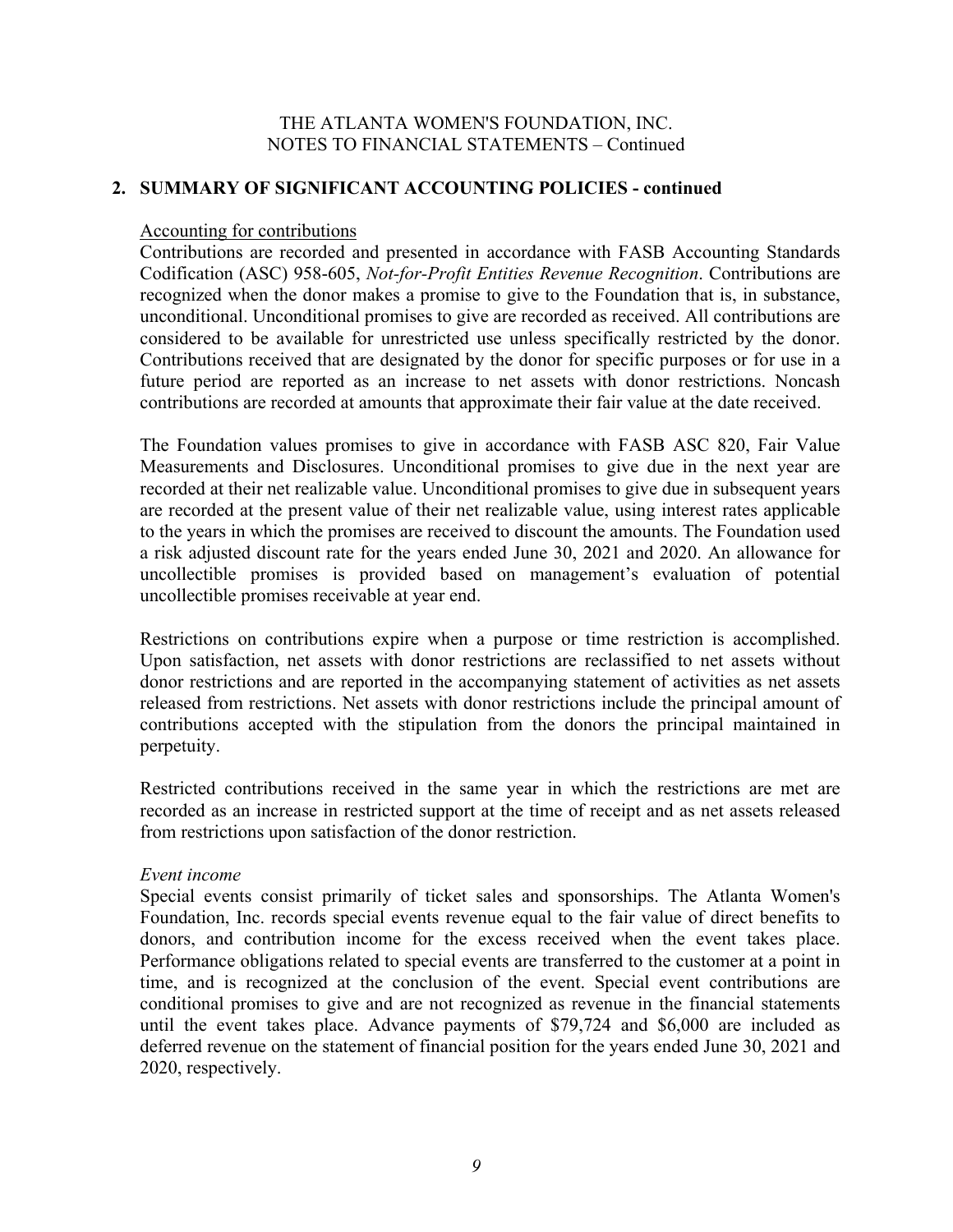# **2. SUMMARY OF SIGNIFICANT ACCOUNTING POLICIES - continued**

#### Cash and cash equivalents

For financial statement purposes, highly liquid investments with original maturities of three months or less when purchased are reported as cash and cash equivalents*.* The carrying value of cash and cash equivalents approximate fair value because of the short maturities of those financial instruments. Cash equivalents had balances of \$1,089,032 and \$688,260 as of June 30, 2021 and 2020, respectively.

### Investments

Investments are carried at fair value in accordance with FASB ASC 958-320 *Investments-Debt and Equity Securities for Not-for-Profit Organizations*. Under FASB ASC 820 measurements are disclosed by level within the fair value hierarchy.

- Level 1 Valuations based on unadjusted quoted prices in active markets for identical assets or liabilities that the Foundation has the ability to access. Since valuations are based on quoted prices that are readily and regularly available in an active market, valuation of these securities does not entail a significant degree of judgment.
- Level  $2$  Valuations based on quoted prices in markets that are not active or for which all significant inputs are not observable, either directly or indirectly.
- Level  $3$  Valuations based on inputs that are unobservable and significant to the overall fair value measurement. Level 3 investments include situations where there is little, if any, market activity for the investments. The inputs into the determination of fair value are based upon the best information in the circumstances and may require significant management judgment or estimation.

All of the Foundation's investments are level 1 investments.

### Property and equipment

Property and equipment are capitalized at cost. It is the Foundation's policy to capitalize expenditures for these items in excess of \$1,000. Lesser amounts are expensed. Property and equipment are being depreciated over estimated useful lives of five using a straight-line method.

#### Functional allocation of expenses

The costs of providing the Foundation's programs and supporting services have been summarized on a functional basis in the statement of activities and functional expenses. Accordingly, personnel costs have been allocated among the programs and supporting services benefited based on estimates of time and effort, and occupancy costs have been allocated on the basis of the function of the personnel using the space involved.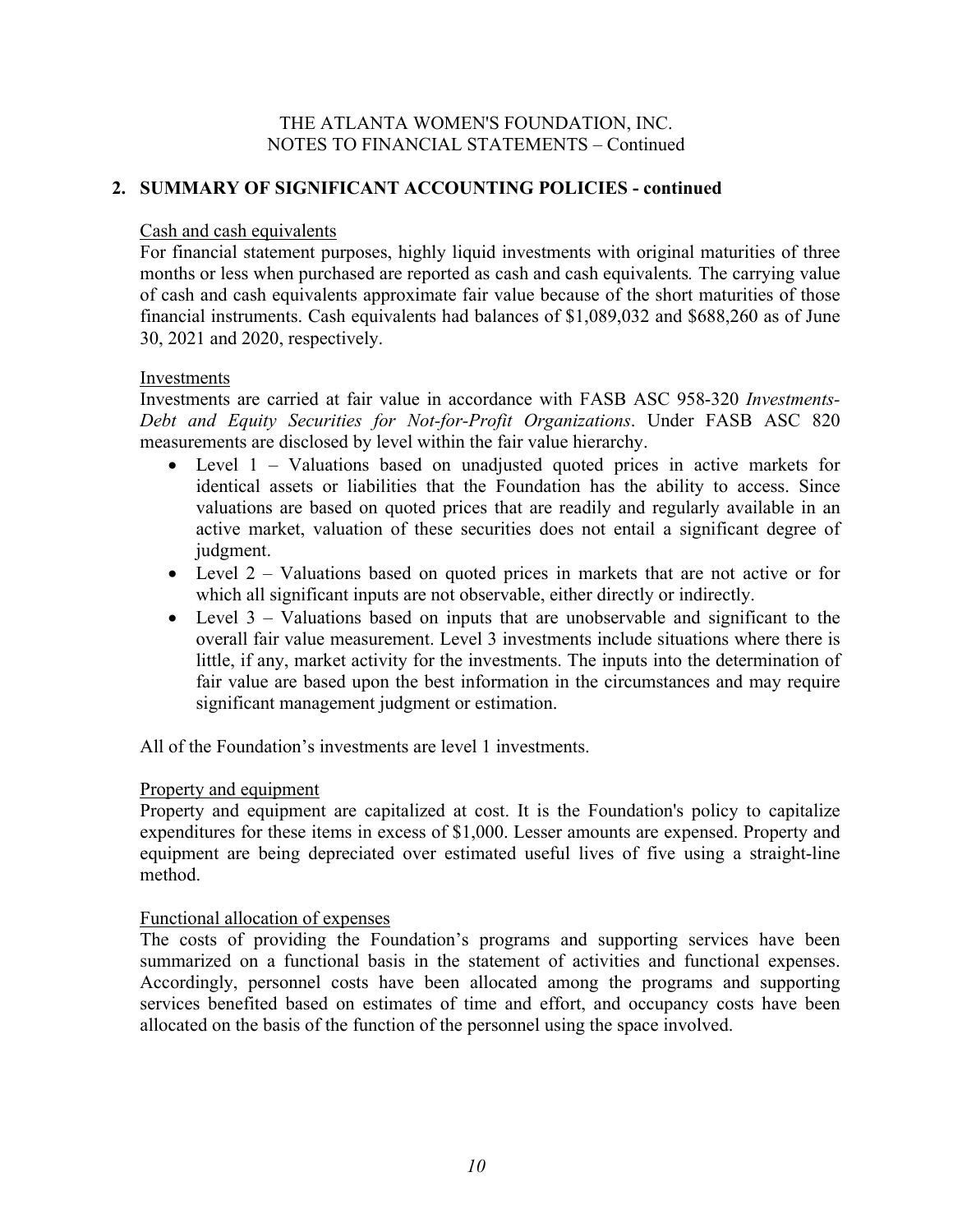### **2. SUMMARY OF SIGNIFICANT ACCOUNTING POLICIES - continued**

#### Contributed services

Contributed services are recognized if they create or enhance nonfinancial assets or if they require specialized skills and would typically be purchased if not provided by donation. Contributed services meeting these criteria for the years ended June 30, 2021 and 2020 were not significant.

### Estimates

Management of the Foundation makes estimates and assumptions related to the reporting of assets and liabilities and the disclosure of contingent assets and liabilities to prepare the financial statements in conformity with GAAP. Actual results could differ from these estimates.

#### Income taxes

The Atlanta Women's Foundation, Inc. qualifies as a tax-exempt organization under Section  $501(c)(3)$  of the Internal Revenue Code and, accordingly, is only subject to federal or state income taxes on specific types of income from activities that are unrelated to its exempt purpose. The Foundation had no income from unrelated activities and has no income taxes due as of June 30, 2021 and 2020.

The Atlanta Women's Foundation, Inc.'s application of ASC 740 regarding uncertain tax positions had no effect on its financial position as management believes the Foundation has no material unrecognized income tax benefits, including any potential risk of loss of its notfor-profit tax status. The Foundation would account for any potential interest or penalties related to possible future liabilities for unrecognized income tax benefits as income tax expense. The Foundation is no longer subject to examination by federal, state or local tax authorities for periods before 2018.

#### Adopted accounting standard

In May 2014, the Financial Accounting Standards Board Issued Accounting Standards Update (ASU) 2014-09, *Revenue from Contracts with Customers* (Topic 606). This standard, along with all subsequent amendments to the ASU (collectively, ASC 606), creates a single framework for recognizing revenue from contracts with customers that fall within its scope of exchange transactions. The Foundation adopted this standard on July 1, 2020. The adoption of this ASU did not have a material impact on the financial statements of .

#### Upcoming accounting guidance

FASB issued ASU 2016-02, *Leases (Topic 842)*, which will require organizations to recognize assets and liabilities on the balance sheet for the rights and obligations created by the leases. A lessee will be required to recognize assets and liabilities for leases with terms that exceed twelve months. The standard will also require disclosures to help financial statement users better understand the amount, timing, and uncertainty of cash flows arising from leases. The disclosures include qualitative and quantitative requirements, providing additional information about the amounts recorded in the financial statements. ASU No.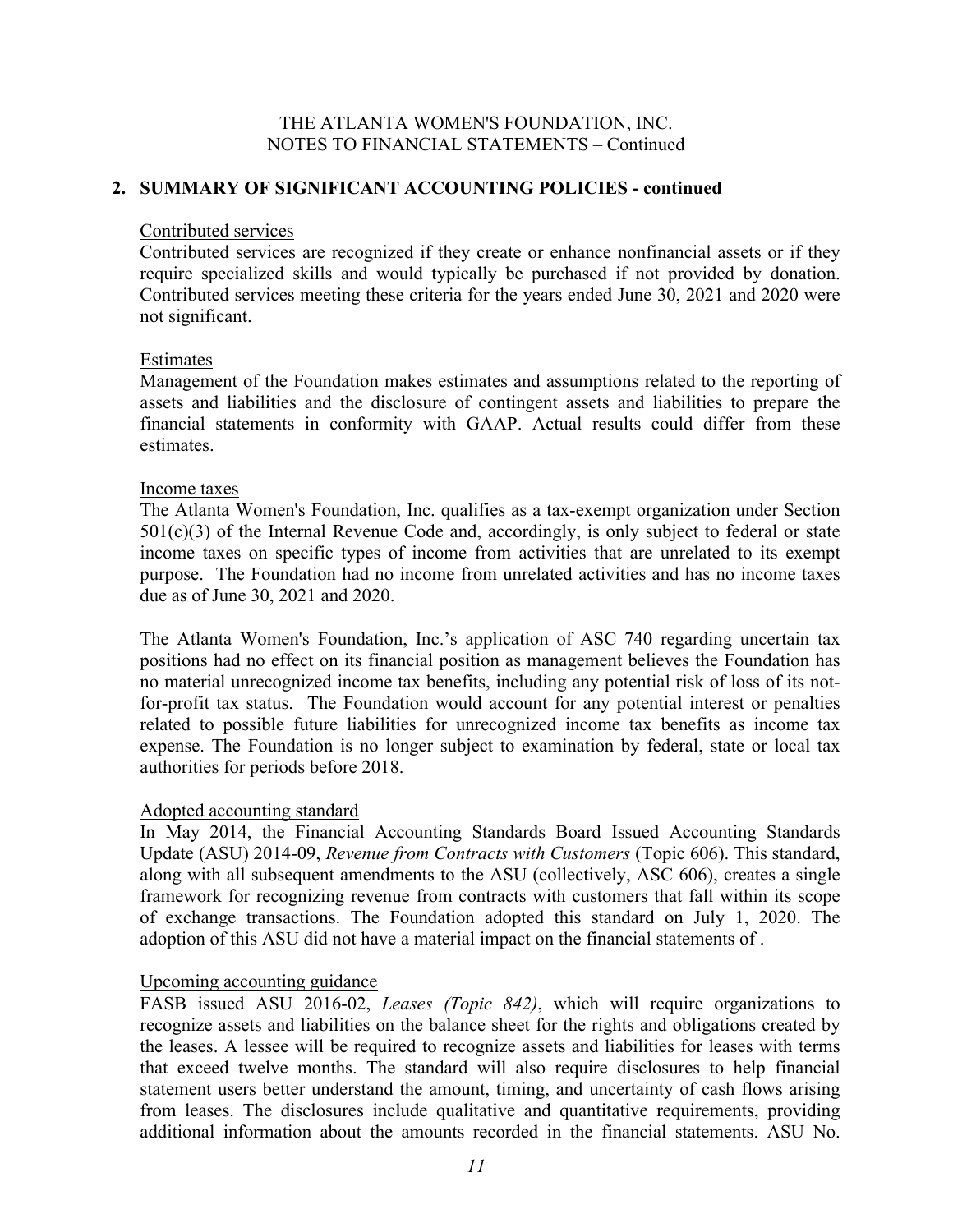## **2. SUMMARY OF SIGNIFICANT ACCOUNTING POLICIES - continued**

### Upcoming accounting guidance - continued

2020-05 delayed the application of the new leases standard for one year. As a result, the leases standard is effective for The Atlanta Women's Foundation, Inc.'s fiscal year ended June 30, 2023. Early application is permitted.

In September 2020, FASB issued ASU No. 2020-07, *Not-for-Profit Entities (Topic 958) Presentation and Disclosures for Contributed Nonfinancial Assets*. This ASU will clarify the presentation and disclosure of contributed nonfinancial assets, including land, buildings, and other items. The Update does not change existing recognition and measurement requirements for contributed nonfinancial assets. This ASU is effective for The Atlanta Women's Foundation, Inc.'s fiscal year ended June 30, 2023. Retrospective basis is used for implementation.

The Foundation is currently evaluating the impact of the adoptions for both standards on the financial statements.

#### Endowment

The Board of Directors (the Board) determined that in accordance with FASB ASC 958-205, *Presentation of Financial Statements,* the majority of the Foundation's net assets with donor restrictions in perpetuity met the definition of endowment funds. See note 8.

#### Grants payable

Grants are recorded as expenses when they are approved by the Board.

### Financial instruments

Financial instruments, primarily cash, receivables, investments and payables, are reported at values which the Foundation believes are not significantly different from fair values. Deposit accounts at each of the institutions are insured up to \$250,000 by the Federal Deposit Insurance Corporation (FDIC). At June 30, 2021 and 2020, the Foundation exceeded the FDIC insured limit by approximately \$350,000 and \$219,000, respectively.

The financial instruments shown as assets in the statements of financial position are traditional in nature. The carrying value of cash and cash equivalents and all other financial instruments, including receivables, approximate their fair value.

#### Subsequent events

Subsequent events have been evaluated through January 24, 2022, which is the date the financial statements were available to be issued.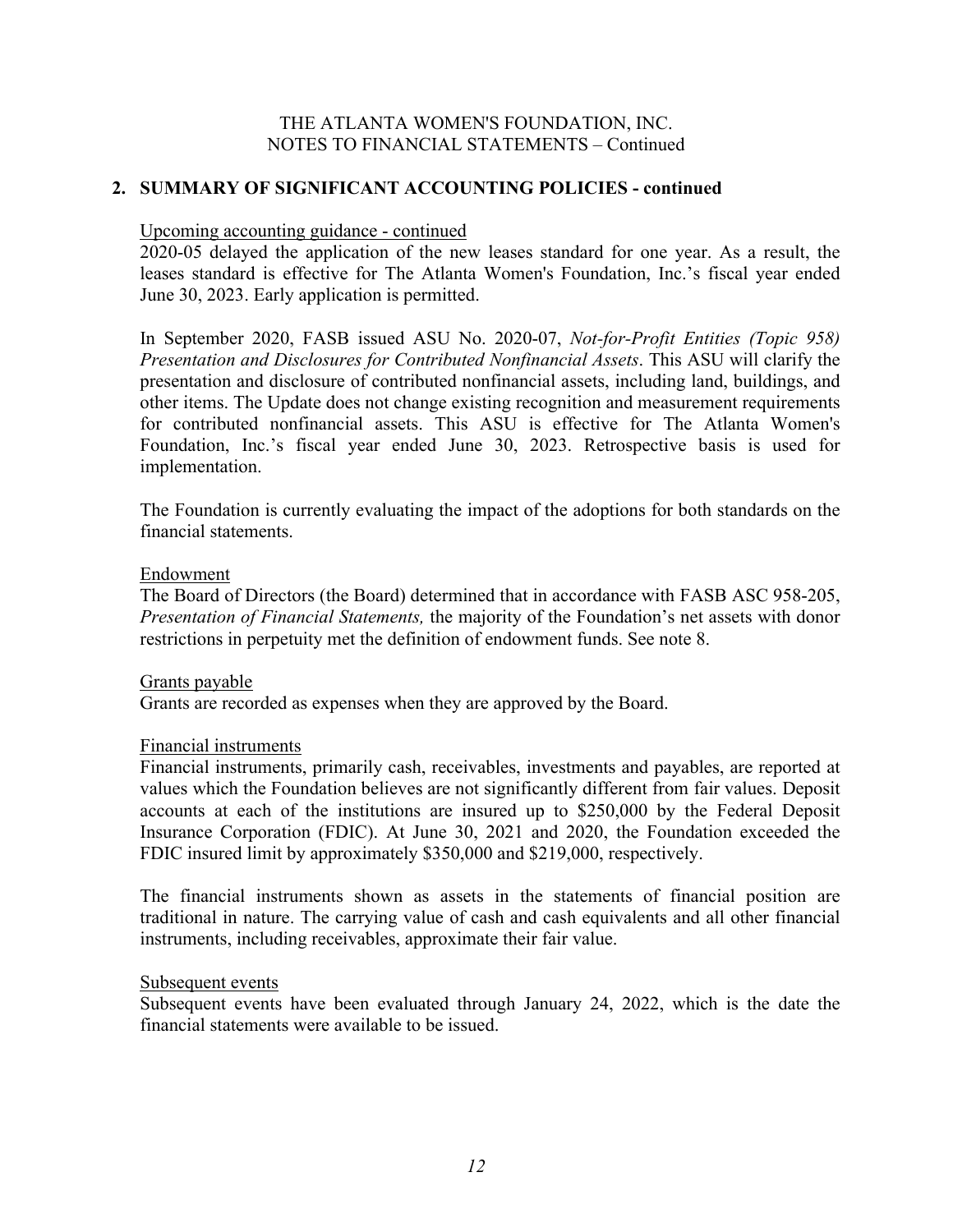# **3. AVAILABILITY AND LIQUIDITY**

The following represents the Foundation's financial assets at June 30, 2021, reduced by amounts not available for expenditure within one year. Financial assets are considered unavailable when illiquid or not convertible to cash within one year.

| Financial assets:                                                 |           |
|-------------------------------------------------------------------|-----------|
| Cash                                                              | 1,856,737 |
| Investments                                                       | 2,979,420 |
| Pledges and contributions receivable                              | 332,663   |
| Financial assets, at year-end                                     | 5,168,820 |
| Less assets unavailable for general expenditures within one year: |           |
| Net assets with donor restrictions or time restrictions           | 1,075,315 |
| Net assets restricted in perpetuity                               | 1,902,647 |
| Financial assets available to meet general expenditures           |           |
| over the next year                                                | 2,190,858 |

The Foundation's goal is generally to maintain financial assets to meet 6 months of operating expenses. As part of its liquidity plan, the Foundation keeps a portion of cash reserves in a money market account.

### **4. LEASE COMMITMENTS**

The Foundation has obligations under various non-cancelable operating leases for office space and equipment. Future minimum lease payments for the years ending June 30 are as follows:

| For the Year Ending June 30, |              |
|------------------------------|--------------|
| 2022                         | \$<br>70,534 |
| 2023                         | 77,593       |
| 2024                         | 79,459       |
| 2025                         | 80,838       |
| 2026                         | 81,234       |
| Thereafter                   | 138,893      |
|                              |              |
| Total                        | 528,551      |

Rental expense under operating leases for the years ended June 30, 2021 and 2020 amounted to approximately \$82,388 and \$91,582, respectively. The lease for office space is subject to escalation based on increases in building operating expenses.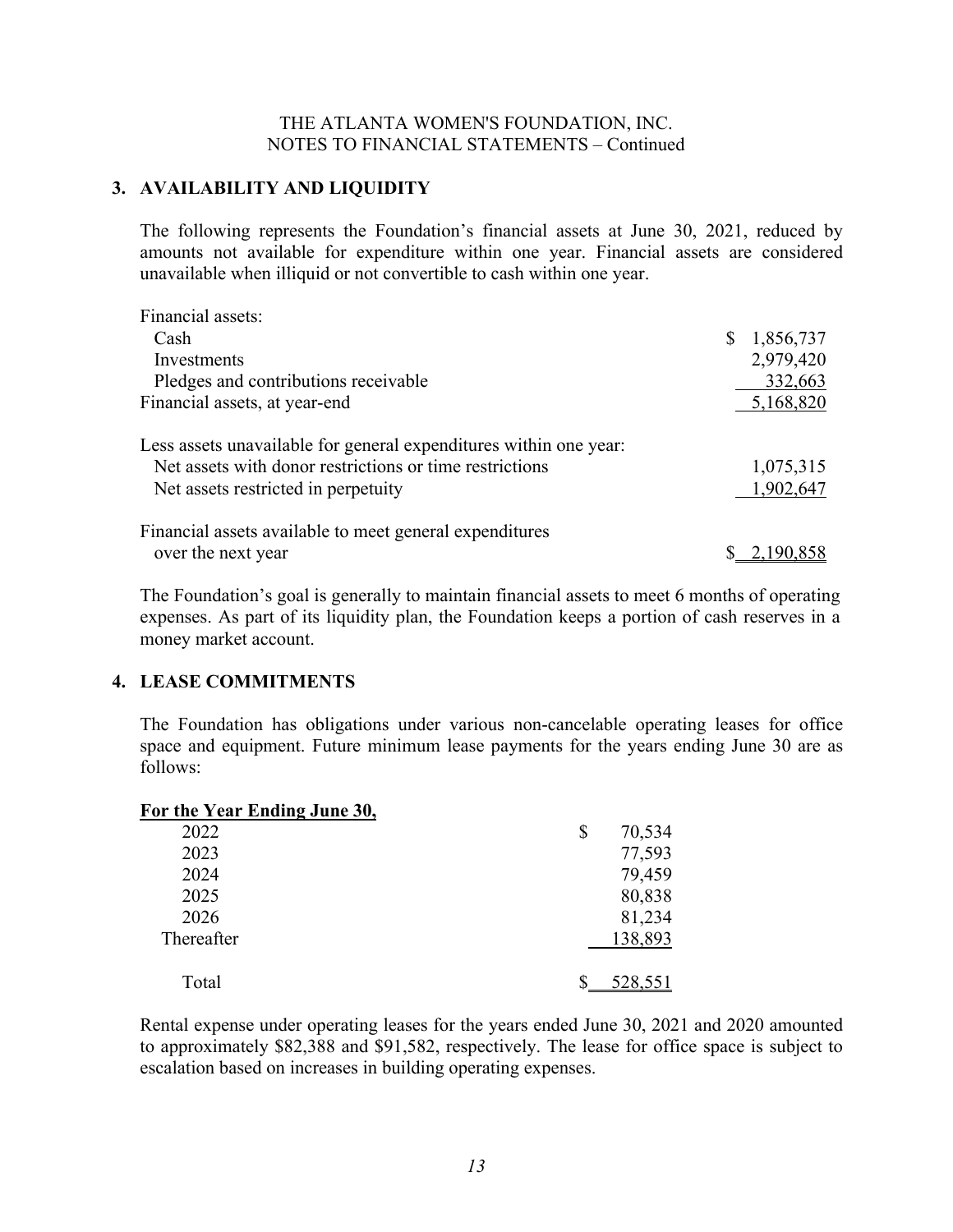# **5. PROPERTY AND EQUIPMENT**

Property and equipment at June 30, 2021 and 2020 consisted of the following:

|                               | 2021      | 2020   |
|-------------------------------|-----------|--------|
| Office equipment              | 8,890     | 4,081  |
| Furniture and equipment       | 44,433    | 44,433 |
| Leasehold improvements        | 4.145     | 4,145  |
| Less accumulated depreciation | (23, 753) | 12,471 |
|                               |           |        |

### **6. UNCONDITIONAL PROMISES TO GIVE**

Unconditional promises to give at June 30, 2021 are receivable as follows:

| 2022                                 | \$138,090 |
|--------------------------------------|-----------|
| 2023                                 | 15,000    |
| 2024                                 | 15,000    |
| 2025                                 | 15,000    |
| 2026                                 | 15,000    |
| Thereafter                           | 149,445   |
| Total unconditional promises to give | 347,535   |
| Less: Discount                       | (14, 872) |
| Total                                |           |

#### **7. INVESTMENTS**

The Foundation's investments are managed by an investment company and are valued at quoted market prices in an active market. The Foundation's investments at June 30, 2021 and 2020 are comprised of the following:

|                                          | 2021      | 2020      |
|------------------------------------------|-----------|-----------|
| Cash equivalents                         | 35,422    | 64,100    |
| <b>Bonds</b>                             |           | 1,421,963 |
| Mutual funds                             | 1,880,631 |           |
| Equities                                 | 1,063,367 | 847.198   |
| Total investments measured at fair value |           | 333,261   |

Investments income for the years ended June 30, 2021 and 2020 is composed of:

|                                     | 2021      | 2020     |
|-------------------------------------|-----------|----------|
| Interest and dividend income        | 48.736    | 57,903   |
| Net realized and unrealized gain on |           |          |
| investments                         | 632,296   | 21,475   |
| Brokerage fees                      | (27, 830) | (23,216) |
| Total investments income            |           |          |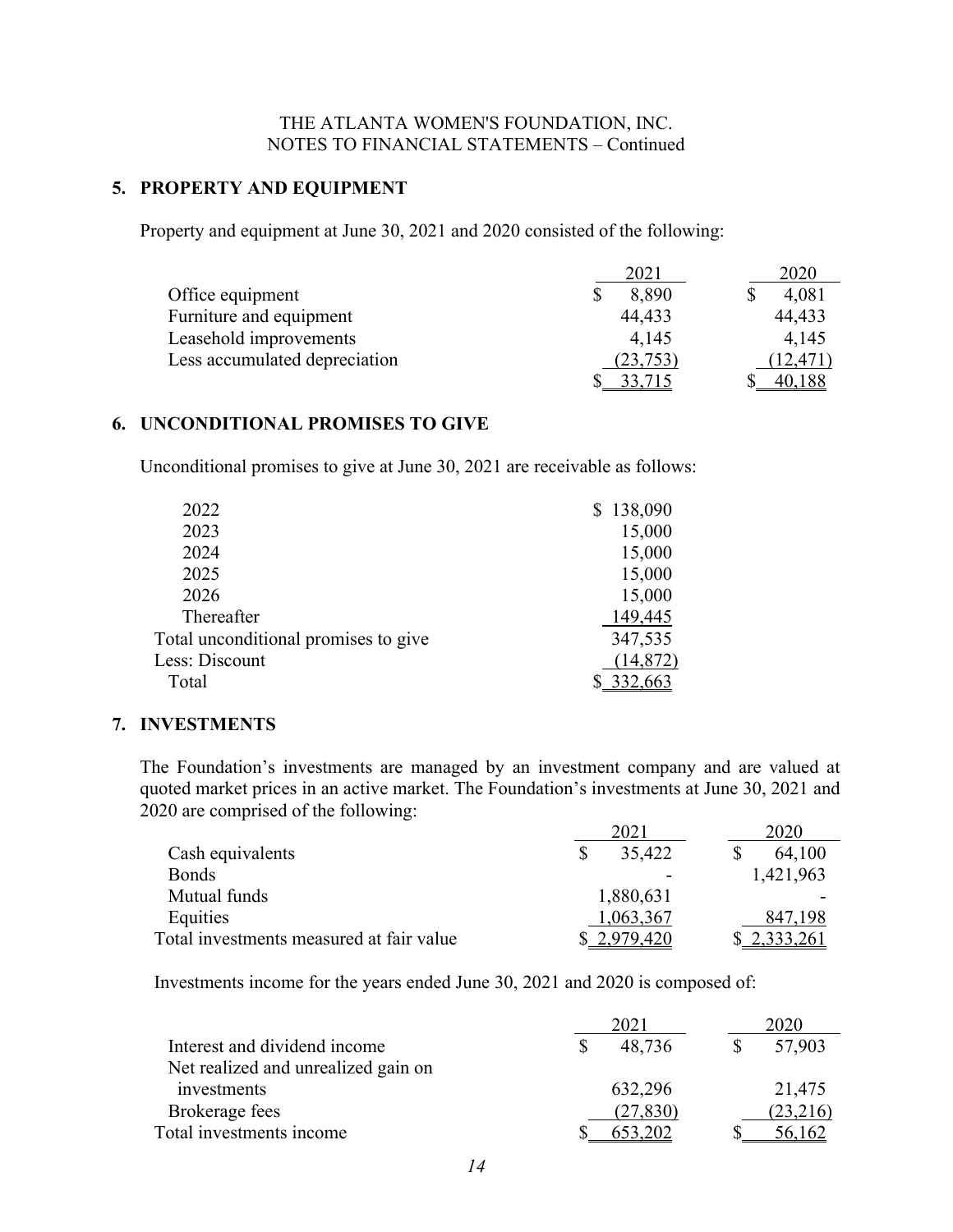## **8. NET ASSETS**

### Endowment

The Board of the Foundation has interpreted Georgia's adoption of the Uniform Prudent Management of Institutional Funds Act (GPMIFA) as requiring the preservation of the fair value of the original gift as of the gift date of the donor-restricted endowment funds absent explicit donor stipulations to the contrary. As a result of this interpretation, the Foundation classifies as net assets with donor restrictions in perpetuity (a) the original value of gifts donated to the permanent endowment, (b) the original value of subsequent gifts to the permanent endowment, and (c) accumulations to the permanent endowment made in accordance with the direction of the applicable donor gift instrument at the time the accumulation is added to the fund. The remaining portion of the donor-restricted endowment fund that is not classified in net assets with donor restrictions in perpetuity is classified as net assets with donor restrictions until those amounts are appropriated for expenditure by the Foundation in a manner consistent with the standard of prudence prescribed by GPMIFA.

In accordance with GPMIFA, the Foundation considers the following factors in making a determination to appropriate or accumulate donor-restricted endowment funds: (1) the duration and preservation of the various funds, (2) the purposes of the donor-restricted endowment funds, (3) general economic conditions, (4) the possible effect of inflation and deflation, (5) the expected total return from income and the appreciation of investments, (6) other resources of the Foundation, and (7) the Foundation's investment policies.

#### Endowment Investment and Spending Policies

The Foundation has adopted investment and spending policies, approved by the Board, for endowment funds that will be invested on a total return concept. Income is reinvested and realized appreciation and income are available for spending subject to restrictions imposed by individual donors, Georgia law and the investment policy. Under the spending policy, appropriation of funds may be made annually or quarterly by the Board of an amount up to 5% per annum of the average fair value of the endowment determined as a 12-quarter rolling average. The Board requires that the securities held in the fund represent a cross section of the economy and as such have set asset allocation targets within the investment policy. In order to achieve a prudent level of diversification, the securities of any one company or government agency will not exceed 10% of the total fund and no more than 25% will be invested in any one industry.

### Women with Vision II Endowment

Net assets with donor restrictions in perpetuity are primarily contributions received from the Foundation's Women with Vision II campaign which are specifically restricted for use as the corpus in an endowment fund.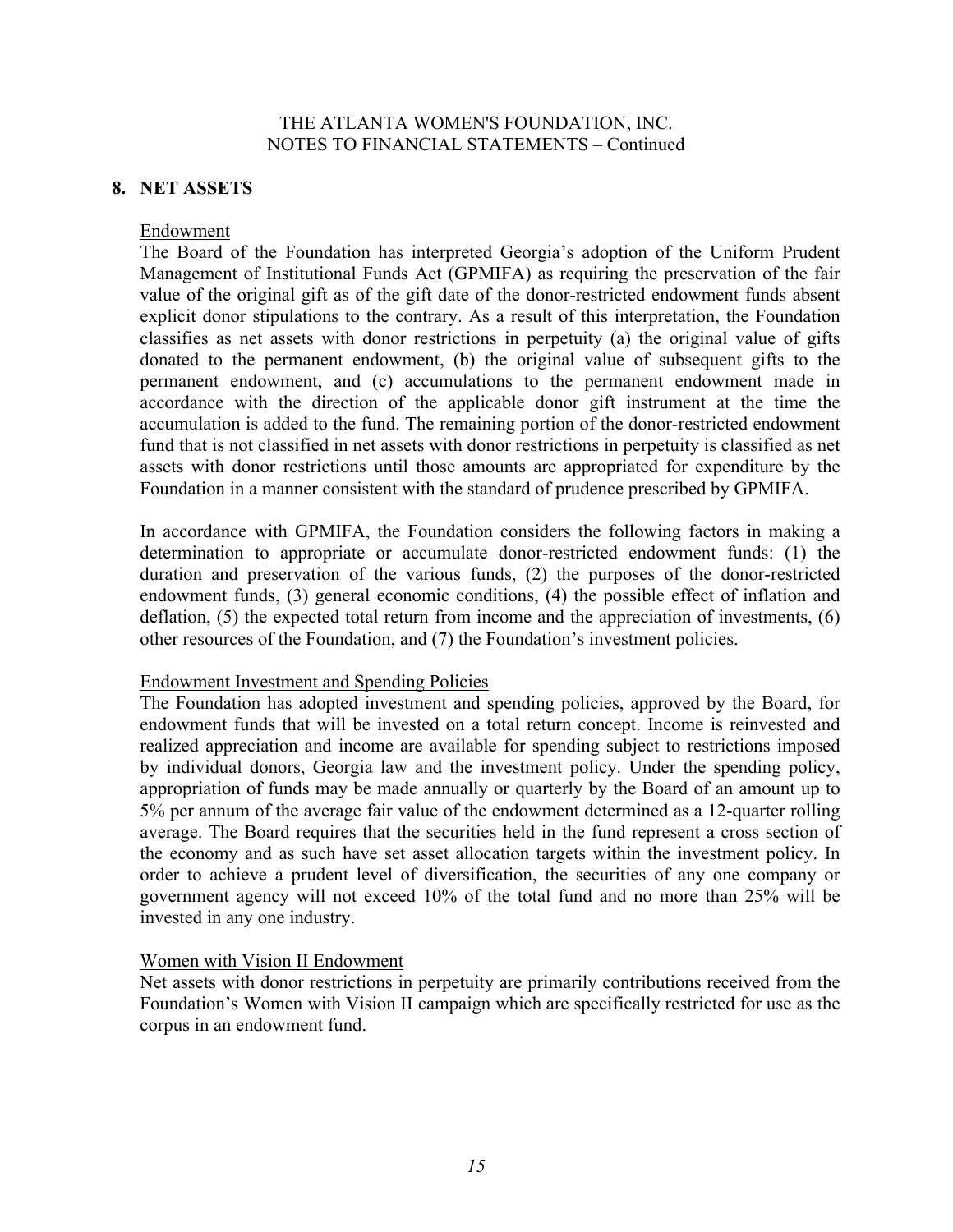# **8. NET ASSETS - continued**

#### Possibility Award Endowment

During the year ended June 30, 2007, the Foundation received a contribution of \$200,000 from a donor to be used to establish a permanent endowment of which the proceeds will be used to support the Possibility Award at a \$10,000 level on an annual basis in perpetuity. The Foundation will fund any shortfall so that the award will continue annually.

Endowment net asset composition by type of fund as of June 30, 2021 is as follows:

|                                    | <b>With Donor Restrictions</b>  |                         |                        |
|------------------------------------|---------------------------------|-------------------------|------------------------|
|                                    |                                 | Accumulated             | Total With             |
|                                    | Original Gift<br>Gains (Losses) |                         | Donor                  |
|                                    | Amount                          | and Other               | Restrictions           |
| Women with Vision II Endowment     | 1,702,647                       | 914,521<br><sup>S</sup> | \$2,617,168            |
| <b>Possibility Award Endowment</b> | 200,000                         | 160,794                 | 360,794                |
| <b>Total Funds</b>                 | .902.647                        | \$1,075,315             | $\frac{\$}{2.977,962}$ |

Endowment net asset composition by type of fund as of June 30, 2020 is as follows:

|                                    | <b>With Donor Restrictions</b> |                         |                   |
|------------------------------------|--------------------------------|-------------------------|-------------------|
|                                    |                                | Accumulated             | <b>Total With</b> |
|                                    | Original Gift                  | Gains (Losses)          | Donor             |
|                                    | Amount                         | and Other               | Restrictions      |
| Women with Vision II Endowment     | 1,702,647                      | 338,294<br><sup>S</sup> | 2,040,941         |
| <b>Possibility Award Endowment</b> | 200,000                        | 90,863                  | 290,863           |
| <b>Total Funds</b>                 | 1.902.647                      | 429,157                 | 2,331,804         |

Changes in endowment net assets for the year ended June 30, 2021 are as follows:

|                                   | <b>With Donor Restrictions</b> |                         |              |  |
|-----------------------------------|--------------------------------|-------------------------|--------------|--|
|                                   | Accumulated                    |                         | Total With   |  |
|                                   | Original Gift                  | Gains (Losses)          | Donor        |  |
|                                   | Amount                         | and Other               | Restrictions |  |
| Endowment net assets July 1, 2020 | 1,902,647                      | $\mathbb{S}$<br>429,157 | 2,331,804    |  |
| Net appreciation                  |                                | 646,158                 | 646,158      |  |
| <b>Total Funds</b>                | 1.902.647                      | 1,075,315               | \$ 2,977,962 |  |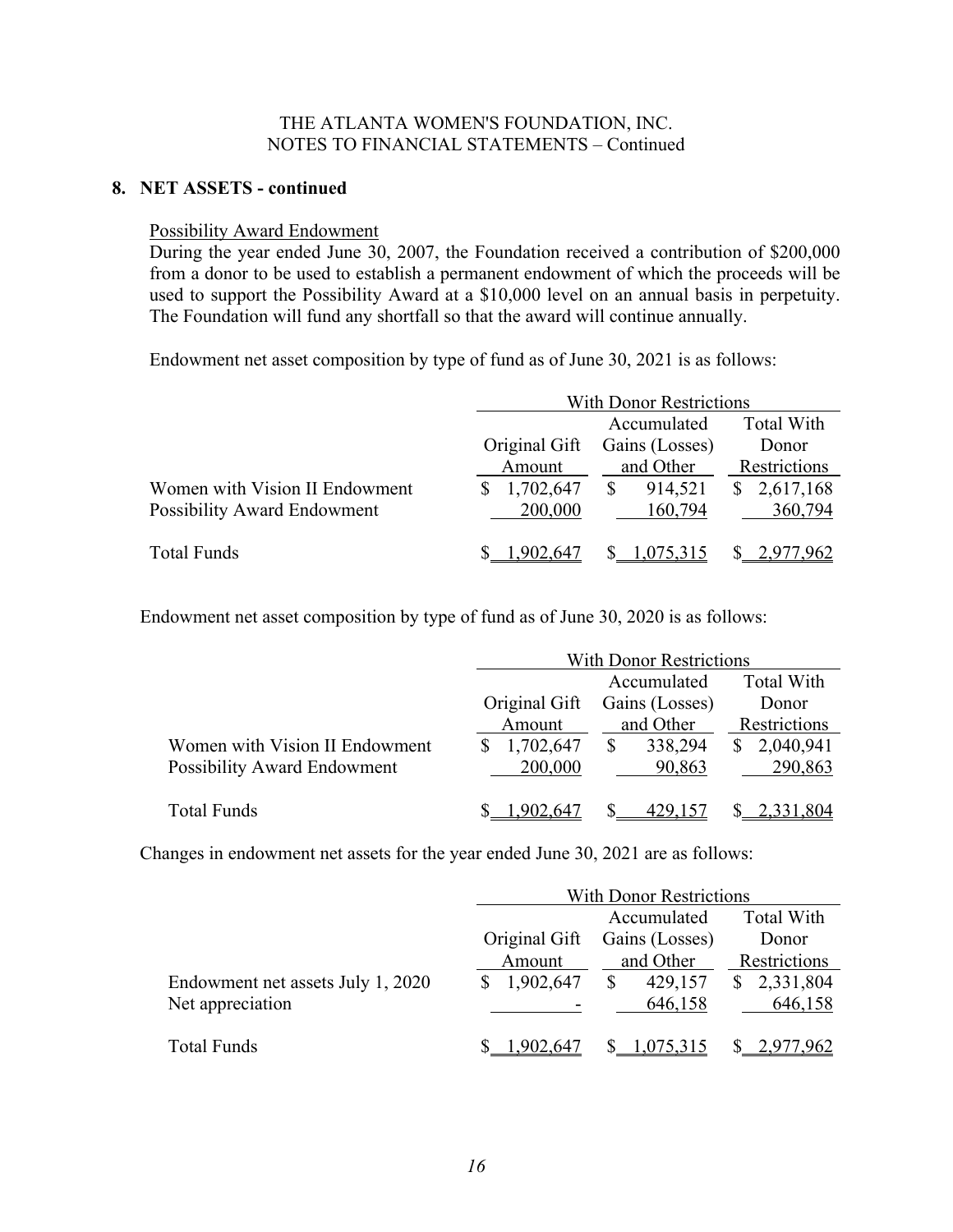## **8. NET ASSETS - continued**

#### Net Assets with Donor Restrictions

Net assets with donor restrictions were available for the following purposes at June 30, 2021 and 2020. Net assets with donor restrictions were as follows for the years ended June 30, 2021 and 2020:

|                                               | 2021        | 2020          |  |
|-----------------------------------------------|-------------|---------------|--|
| Subject to expenditures for specific purpose: |             |               |  |
| Endowment earnings                            | \$1,075,316 | \$<br>429,157 |  |
| Health and Wellbeing Program                  | 25,700      | 25,700        |  |
| Rebuilding Women                              | 25,000      |               |  |
| Women's Community Leadership Alliance         | 14,426      | 14,426        |  |
| Economic Empowerment                          |             | 200,000       |  |
| Women's Pathway to Success Program            |             | 130,000       |  |
| Veteran's initiative                          |             | 25,000        |  |
| Donor advised funds                           |             | 1,457         |  |
|                                               | \$1,140,442 | \$<br>825,740 |  |
|                                               | 2021        | 2020          |  |
| Subject to restriction in perpetuity:         |             |               |  |
| Women with Vision II Endowment                | \$1,702,647 | \$1,702,647   |  |
| <b>Possibility Award Endowment</b>            | 200,000     | 200,000       |  |
|                                               | 1,902,647   | 1,902,647     |  |
| Total Net Assets with donor restrictions      | \$3,043,089 | 2,728,387     |  |

Net assets with donor restrictions released from restrictions during the years ended June 30, 2021 and 2020 were as follows:

|                                    | 2021    | 2020   |
|------------------------------------|---------|--------|
| Economic Empowerment               | 200,000 |        |
| Women's Pathway to Success Program | 130,000 | 40,000 |
| Veteran's initiative               | 25,000  |        |
| Endowment earnings                 | 6,000   | 5,404  |
| Donor advised funds                | 1,457   | 34     |
|                                    |         |        |

## Women's Community Leadership Alliance (WCLA)

Leaders of Atlanta Women's Foundation, Jewish Federation of Greater Atlanta, Junior League of Atlanta and United Way of Greater Atlanta formed a partnership to educate and mobilize our community around generational poverty, through raising awareness, sponsoring a pilot program, and advocating with policy makers and opinion leaders.